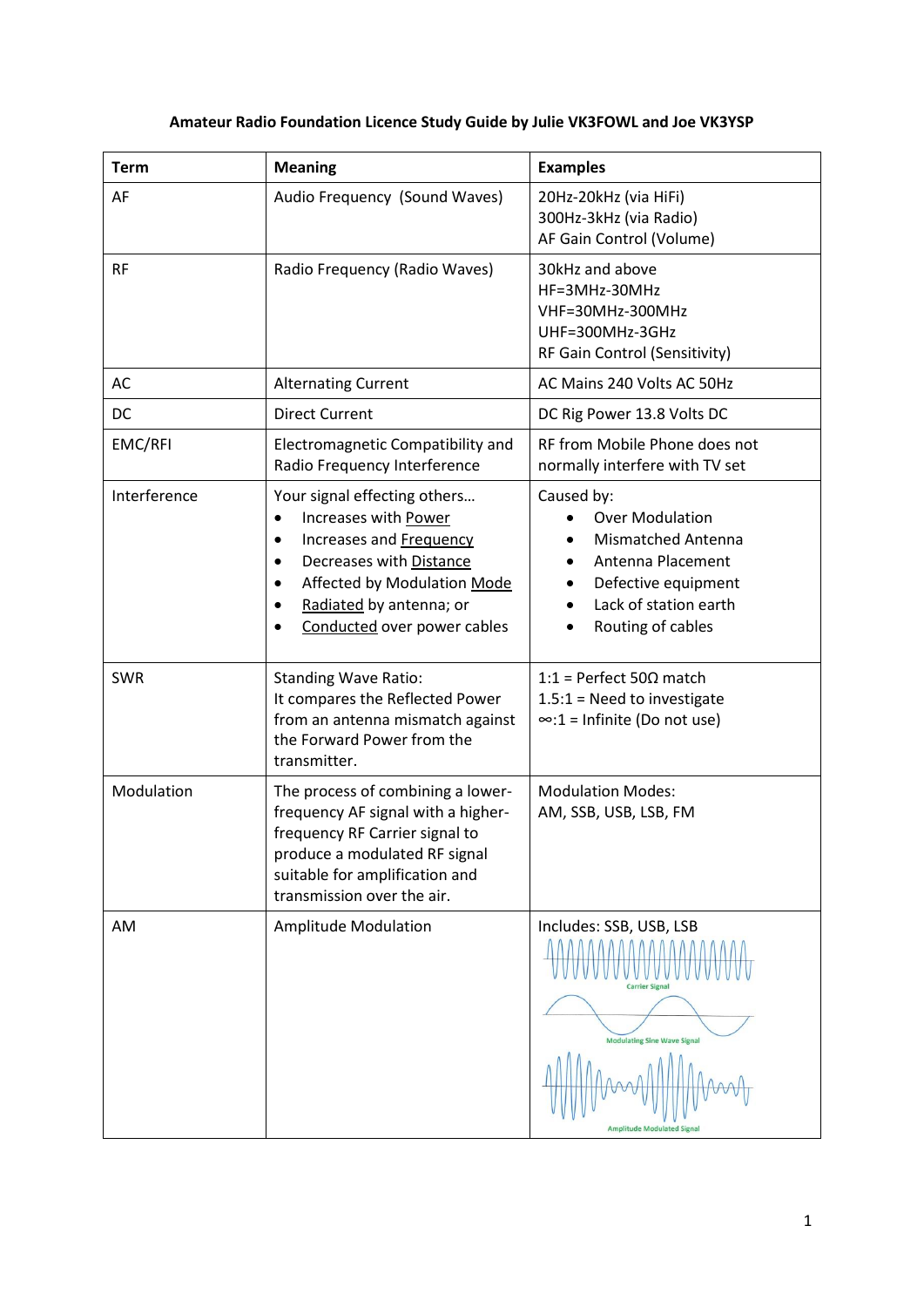| <b>FM</b>   | <b>Frequency Modulation</b>                                                                                                                                                                                                                         | Used on: 2m/70cm Repeaters<br><b>Carrier Signal</b><br><b>Modulating Sin Wave Signal</b>                                                                                                                                                                                                                                                                                                                                                 |
|-------------|-----------------------------------------------------------------------------------------------------------------------------------------------------------------------------------------------------------------------------------------------------|------------------------------------------------------------------------------------------------------------------------------------------------------------------------------------------------------------------------------------------------------------------------------------------------------------------------------------------------------------------------------------------------------------------------------------------|
| <b>CW</b>   | <b>Continuous Wave</b>                                                                                                                                                                                                                              | Morse Code                                                                                                                                                                                                                                                                                                                                                                                                                               |
| <b>SSB</b>  | Single Sideband<br>A AMPLITUDE<br><b>AF SIGNAL</b><br>3kHz                                                                                                                                                                                          | A modulation technique where an<br>Audio Frequency Signal is used to<br>Amplitude Modulate an RF Carrier<br>Signal to produce an RF Carrier Signal<br>with two Sidebands and then the RF<br>Carrier Signal and one Sideband is<br>suppressed to leave only one sideband<br>with less than half of the bandwidth of<br>the original AM signal.<br>CARRIER<br>LOWER<br><b>UPPER</b><br>SIDEBAND<br>SIDEBAND<br>7000kHz<br><b>FREQUENCY</b> |
| <b>USB</b>  | <b>Upper Sideband</b>                                                                                                                                                                                                                               | Used above 10MHz                                                                                                                                                                                                                                                                                                                                                                                                                         |
| <b>LSB</b>  | Lower Sideband                                                                                                                                                                                                                                      | Used below 10Mhz                                                                                                                                                                                                                                                                                                                                                                                                                         |
| Transceiver | A combined Transmitter and<br>Receiver where the TX and RX<br>frequency is set by a single VFO<br>control and the antenna is<br>automatically switched from the<br>Receiver to the Transmitter when<br>the Push To Talk (PTT) button is<br>pressed. |                                                                                                                                                                                                                                                                                                                                                                                                                                          |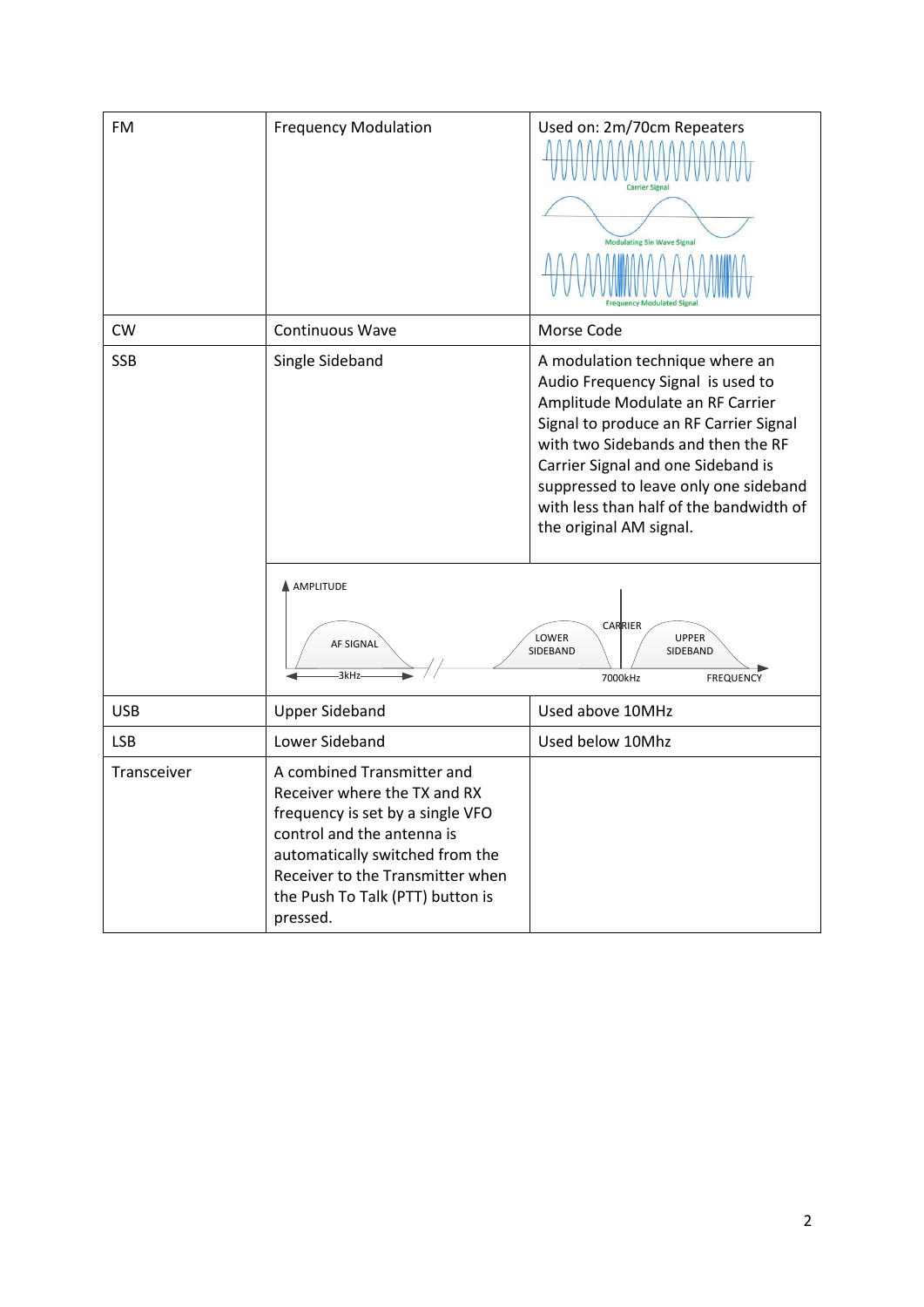| <b>SWR/Power Meter</b> | Measures Forward Power, Reverse<br>(or Reflected) Power and calculates<br>the Standing Wave Ratio (SWR)<br>Three Types:<br>Single Meter with FWD/REV<br>٠<br>Switch and Power Set Control.<br>Dual Meter with FWD and REV<br>$\bullet$<br>power meters. No FWD/REV<br>Switch. Note REV power meter<br>is calibrated in SWR not Watts.<br>And a Power Set Control.<br>Crossed Needle Meter with<br>FWD and REV power meters<br>which cross over a SWR scale.<br>No FWD/REV Switch or Power<br>Set Control.<br>All types may have:<br>Power Range Switch<br>(20W/200W/2KW)<br>Average (AVG) or Peak<br>$\bullet$<br>Envelope Power (PEP) Switch.<br>Line Impedance (50 $\Omega$ /75 $\Omega$ )<br>$\bullet$<br>Switch | Need to select the meter's power<br>range and transmitter's power output<br>level to get enough Forward Power<br>indication to make an accurate SWR<br>reading.<br>Use the FWD/REV switch to first set<br>the FWD power to 100% and then read<br>the REV power (or SWR).<br>Use the Power Set Control to adjust<br>100% on the FWD power meter before<br>reading the SWR from the REV power<br>Meter.<br>Or, just read the SWR from the scale<br>underneath where the needles cross. |
|------------------------|---------------------------------------------------------------------------------------------------------------------------------------------------------------------------------------------------------------------------------------------------------------------------------------------------------------------------------------------------------------------------------------------------------------------------------------------------------------------------------------------------------------------------------------------------------------------------------------------------------------------------------------------------------------------------------------------------------------------|--------------------------------------------------------------------------------------------------------------------------------------------------------------------------------------------------------------------------------------------------------------------------------------------------------------------------------------------------------------------------------------------------------------------------------------------------------------------------------------|
| <b>RF Choke</b>        | A loop of coax in air or wound<br>around a ferrite rod or ferrite<br>toroid placed in the coaxial feed<br>line to the antenna. It stops the<br>shield of the coax radiating<br>interference.                                                                                                                                                                                                                                                                                                                                                                                                                                                                                                                        | Best placed up at the antenna, but can<br>be at the transmitter.                                                                                                                                                                                                                                                                                                                                                                                                                     |
| <b>Ferrite Core</b>    | Ferrite is an iron-based ceramic-<br>like material.                                                                                                                                                                                                                                                                                                                                                                                                                                                                                                                                                                                                                                                                 | A clip-on ferrite core can be placed on<br>a power lead to stop conducted<br>interference leaving a transmitter or<br>entering a receiver. Place as close to<br>the device as possible.                                                                                                                                                                                                                                                                                              |
| Antenna Tuning Unit    | A device to match the Transmitter<br>output impedance to the antenna<br>feed-line impedance. When the<br>impedance is matched the<br>transmitter will deliver the<br>maximum amount of power to the<br>antenna.                                                                                                                                                                                                                                                                                                                                                                                                                                                                                                     | Automatic ATUs have a Tune button.<br>They make adjustments automatically.<br>They even remember the adjustment<br>required for different frequencies.<br>Manual ATUs have a variable<br>Transmitter, Inductor and Antenna<br>control. These controls need to be<br>adjusted repeatedly for minimum SWR<br>Meter indication.                                                                                                                                                         |
| <b>Band Control</b>    | <b>Frequency Band Selector Switch</b>                                                                                                                                                                                                                                                                                                                                                                                                                                                                                                                                                                                                                                                                               | Use this control to change bands. E.g.<br>80m, 40m, 15m, 10m, 2m, 70cm                                                                                                                                                                                                                                                                                                                                                                                                               |
| <b>VFO Control</b>     | Variable Frequency Oscillator                                                                                                                                                                                                                                                                                                                                                                                                                                                                                                                                                                                                                                                                                       | Use this control to change frequency<br>within a Band.                                                                                                                                                                                                                                                                                                                                                                                                                               |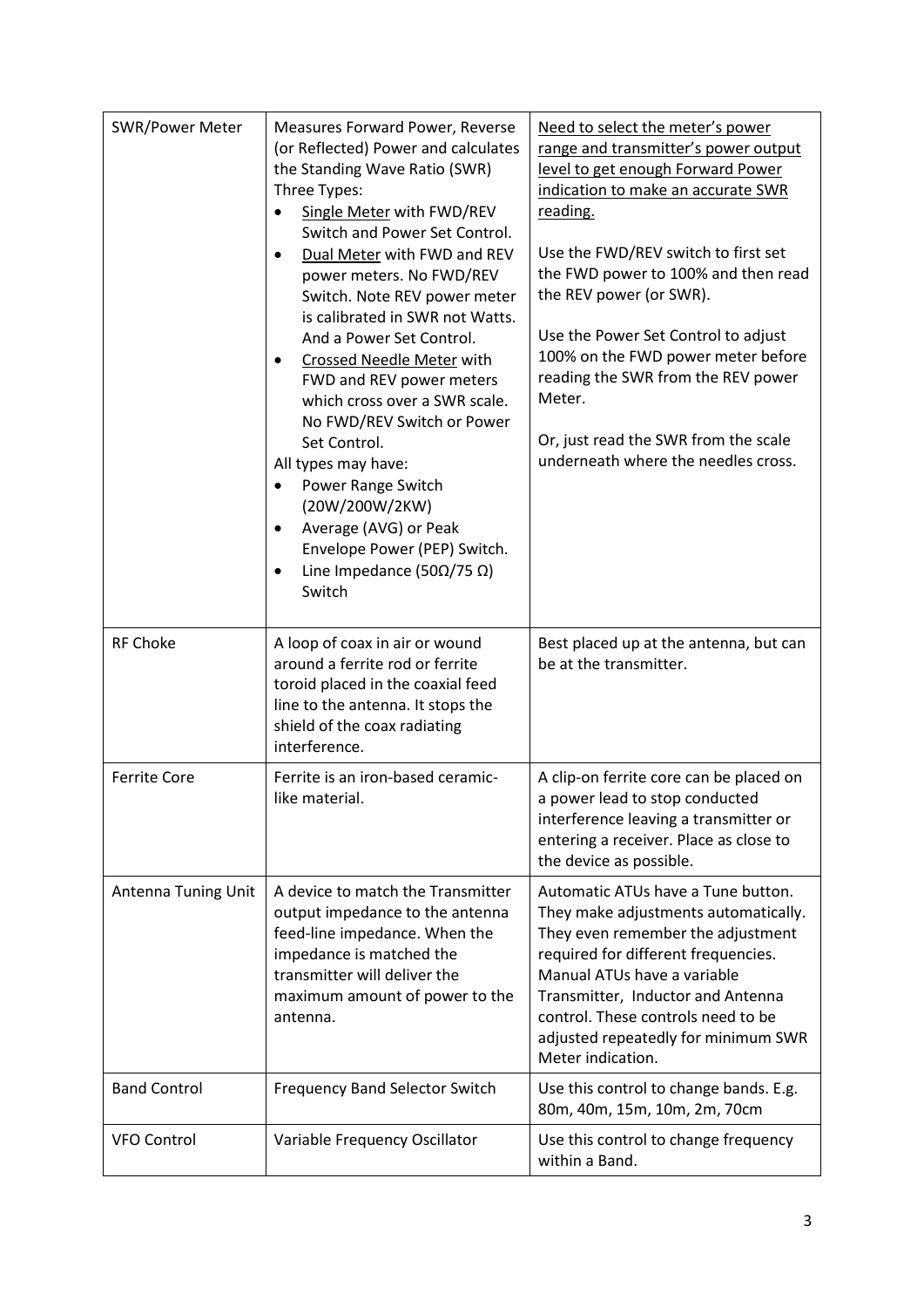| Mode Control                                           | <b>Modulation Mode Selector Switch</b>                                                                                    | Use this control to select the<br>modulation mode e.g. AM, FM, CW,<br>USB, LSB                                                                                                                                                                                                                   |
|--------------------------------------------------------|---------------------------------------------------------------------------------------------------------------------------|--------------------------------------------------------------------------------------------------------------------------------------------------------------------------------------------------------------------------------------------------------------------------------------------------|
| <b>RF Power Control</b>                                | <b>Transmitter Power Output Control</b>                                                                                   | Use this control to adjust the<br>transmitter output power to 10 Watts                                                                                                                                                                                                                           |
| <b>RF Gain Control</b>                                 | <b>Receiver Sensitivity Control</b>                                                                                       | Use this control to adjust the receiver<br>sensitivity to maximum before listening<br>on the air.                                                                                                                                                                                                |
| AF Gain Control                                        | Receiver Sound Volume Control                                                                                             | Use this control to adjust a<br>comfortable listening level.                                                                                                                                                                                                                                     |
| Mic Gain Control                                       | Transmitter Microphone Level<br>Control                                                                                   | Use this control to adjust the<br>microphone level. Do not set too high<br>as it might cause interference.                                                                                                                                                                                       |
| <b>Filter Control</b>                                  | Receiver Selectivity (Bandwidth)<br>Control                                                                               | Use this control to set the receiver<br>bandwidth suitable for different<br>modes. E.g. Wide (AM, 6kHz), Medium<br>(SSB, 3kHz), Narrow (CW, 500Hz)                                                                                                                                               |
| <b>Tune Control</b>                                    | <b>Automatic Tuner Unit Start/Bypass</b><br>Control                                                                       | Use this control to start the Automatic<br>Antenna Tuner (press and hold) or to<br>bypass the ATU altogether (press). The<br>ATU automatically matches the<br>transmitter to the antenna creating a<br>low SWR at the transmitter. Bypass the<br>ATU to see what the antenna's actual<br>SWR is. |
| Voltage<br>Current<br>Resistance<br>Power<br>Frequency | Volts (V)<br>Amps (A)<br>Ohms $(\Omega)$<br>Watts (W)<br>Hertz (Hz)                                                       | 12V<br>2A<br>50 $\Omega$<br>100W<br>20Hz                                                                                                                                                                                                                                                         |
| Mega<br>Kilo<br>mili                                   | Million<br>Thousand<br>Thousandths                                                                                        | 5MV=5,000,000 Volts<br>5kΩ=5,000 Ohms<br>5mA=5/1,000 Amps<br>1MHz=1000kHz<br>1kHz=1000Hz                                                                                                                                                                                                         |
| <b>Protective Earth</b>                                | Faults to Protective Earth trip<br>Circuit Breakers, Safety Switches<br>and blow fuses to safely disconnect<br>the power. | Earth Wire is Yellow/Green. Only<br>qualified electricians can connect or<br>disconnect household mains wiring.                                                                                                                                                                                  |
| <b>Station Earth</b>                                   | Conducts interference signals and<br>lightning strikes safely to ground.                                                  | A 1.5m copper rod buried in the<br>ground - Do not connect to gas pipes.                                                                                                                                                                                                                         |
| Sensitivity                                            | Ability to receive weak signals                                                                                           | RF Gain Control                                                                                                                                                                                                                                                                                  |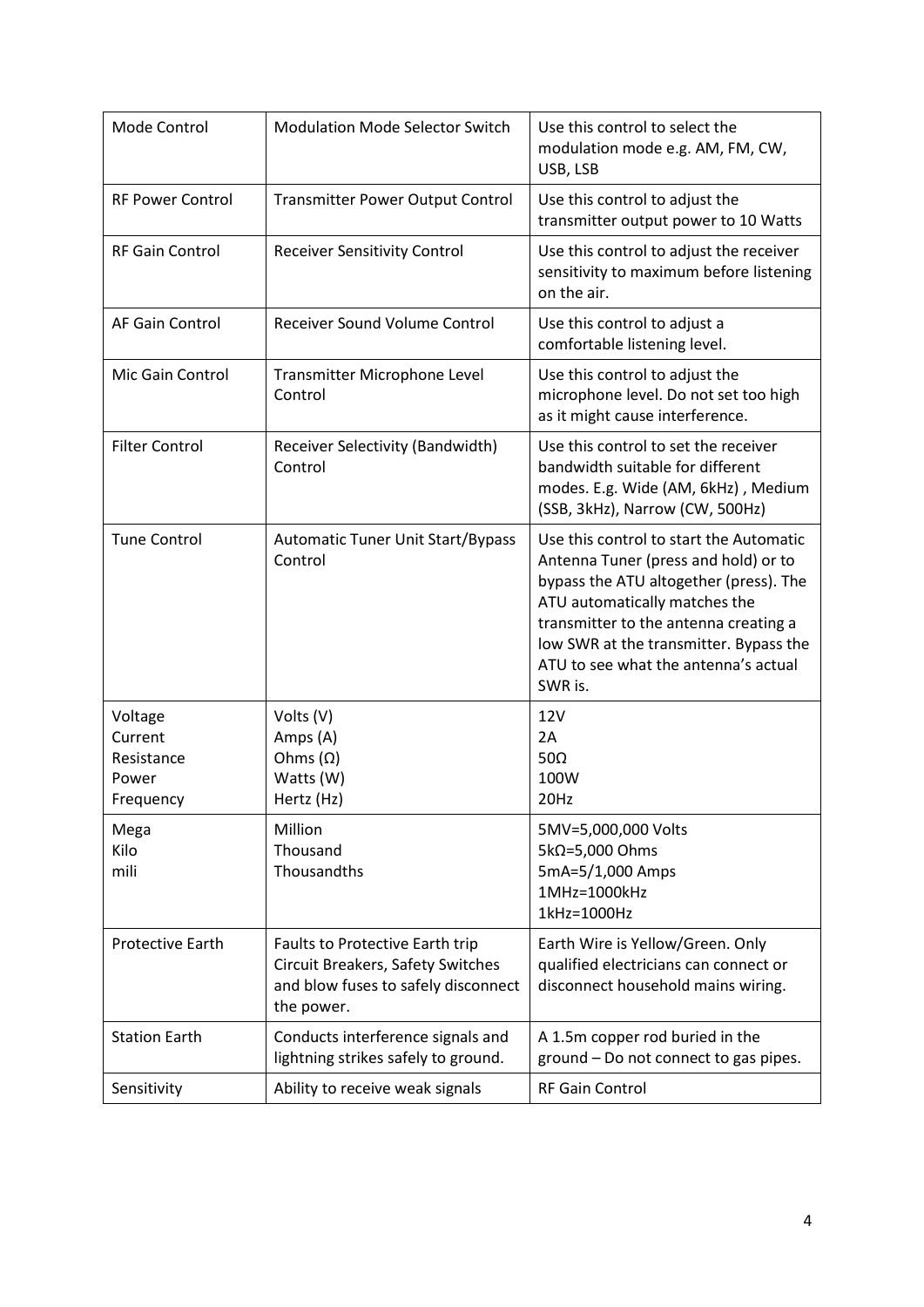| Selectivity        | Ability to receive close signals                                                                                                                                                              | <b>Filter Bandwidth</b><br>Wide (AM, 6kHz)<br>Medium (SSB, 3kHz)<br>Narrow (CW, 500Hz)                                                                                                                                                                                                                                                                                                                                                                                                                |
|--------------------|-----------------------------------------------------------------------------------------------------------------------------------------------------------------------------------------------|-------------------------------------------------------------------------------------------------------------------------------------------------------------------------------------------------------------------------------------------------------------------------------------------------------------------------------------------------------------------------------------------------------------------------------------------------------------------------------------------------------|
| Stability          | Ability to stay on frequency                                                                                                                                                                  | Frequency drift on SSB causes the tone<br>of the operators voice to shift. Use RIT<br>to correct.                                                                                                                                                                                                                                                                                                                                                                                                     |
| Refraction         | Type of ionospheric propagation                                                                                                                                                               | Bending in ionosphere                                                                                                                                                                                                                                                                                                                                                                                                                                                                                 |
| Reflection         | Type of ionospheric propagation                                                                                                                                                               | Bouncing off ground/buildings                                                                                                                                                                                                                                                                                                                                                                                                                                                                         |
| Diffraction        | Type of ionospheric propagation                                                                                                                                                               | Scattering over a mountain                                                                                                                                                                                                                                                                                                                                                                                                                                                                            |
| Ionospheric layers | Bands of ionized particles in<br>ionosphere                                                                                                                                                   | <b>DEF1F2</b>                                                                                                                                                                                                                                                                                                                                                                                                                                                                                         |
| Radio Waves        | <b>Electromagnetic Radiation</b>                                                                                                                                                              | Travel in straight lines unless<br>٠<br>refracted, reflected or diffracted.<br>Travel in all directions unless<br>$\bullet$<br>directed by the antenna,<br>obstructions or propagation<br>Decrease in power as they travel.                                                                                                                                                                                                                                                                           |
| Antenna Types      | Antennas types can be directional<br>or omni-directional with vertical or<br>horizontal polarization. Directional<br>antennas (e.g. Yagis) concentrate<br>transmitter power in one direction. | Vertical (with Ground Plane)<br><b>Folded Dipole</b><br>Yagi<br>Centre Fed<br>End Fed                                                                                                                                                                                                                                                                                                                                                                                                                 |
| Repeaters          | Radio re-transmission stations                                                                                                                                                                | Repeaters are typically located on<br>٠<br>mountain peaks.<br>Repeaters extend your Line-Of-<br>$\bullet$<br>Sight range on VHF/UHF.<br>All stations transmit to a repeater<br>on one frequency and receive on<br>another. The frequency split is<br>different for VHF and UHF.<br>Repeaters retransmit your signal to<br>all stations listening.<br>Repeaters continue to transmit for<br>a short period after you stop<br>transmitting.<br>Always let the repeater drop out<br>before you transmit. |
| <b>DTMF</b>        | <b>Repeater Linking Tones</b>                                                                                                                                                                 | Enter DTMF digits via keypad. These<br>are audible telephone tones to dial up<br>a remote repeater.                                                                                                                                                                                                                                                                                                                                                                                                   |
| <b>CTCSS</b>       | <b>Repeater Access Tones</b>                                                                                                                                                                  | Set up CTCSS via a menu.<br>These are sub-audible tones to access<br>a local repeater.                                                                                                                                                                                                                                                                                                                                                                                                                |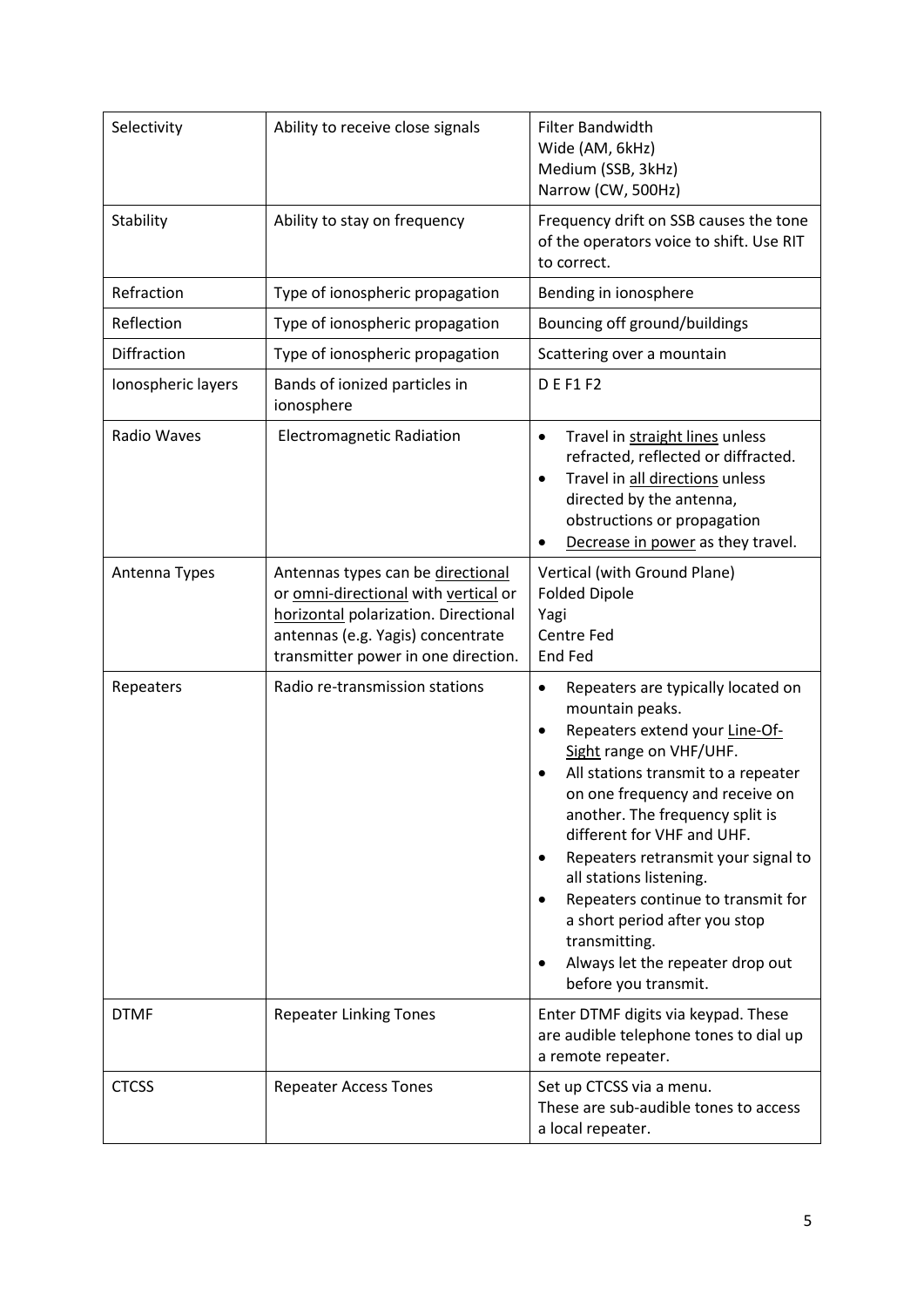| Ohms Law               | Relationship between Voltage,<br>Current and Resistance in a circuit.                                                                                                      | $E = I \times R$ volts<br>$I = E / I$ amps<br>$R = E / I ohms$                                                                                                                                                                                                                                                        |
|------------------------|----------------------------------------------------------------------------------------------------------------------------------------------------------------------------|-----------------------------------------------------------------------------------------------------------------------------------------------------------------------------------------------------------------------------------------------------------------------------------------------------------------------|
| N-Type Plug/Socket     |                                                                                                                                                                            |                                                                                                                                                                                                                                                                                                                       |
| <b>UHF Plug/Socket</b> |                                                                                                                                                                            |                                                                                                                                                                                                                                                                                                                       |
| <b>BNC Plug/Socket</b> |                                                                                                                                                                            |                                                                                                                                                                                                                                                                                                                       |
| Safety                 | Safety hazards:<br>High voltages<br>High current<br><b>Electromagnetic Radiation</b><br><b>Batteries</b><br>Antennas<br><b>Feed lines</b><br>Cables<br>Headphones/Speakers | Can cause:<br>Electric shock (Electrocution)<br>$\bullet$<br><b>Burns and fire</b><br>$\bullet$<br>Burns and cancer<br>$\bullet$<br>Explosion, acid burns, high current<br>$\bullet$<br>Falling down, touching power lines<br>$\bullet$<br><b>Electric shock</b><br>Tripping hazard<br>Acoustic shock, hearing damage |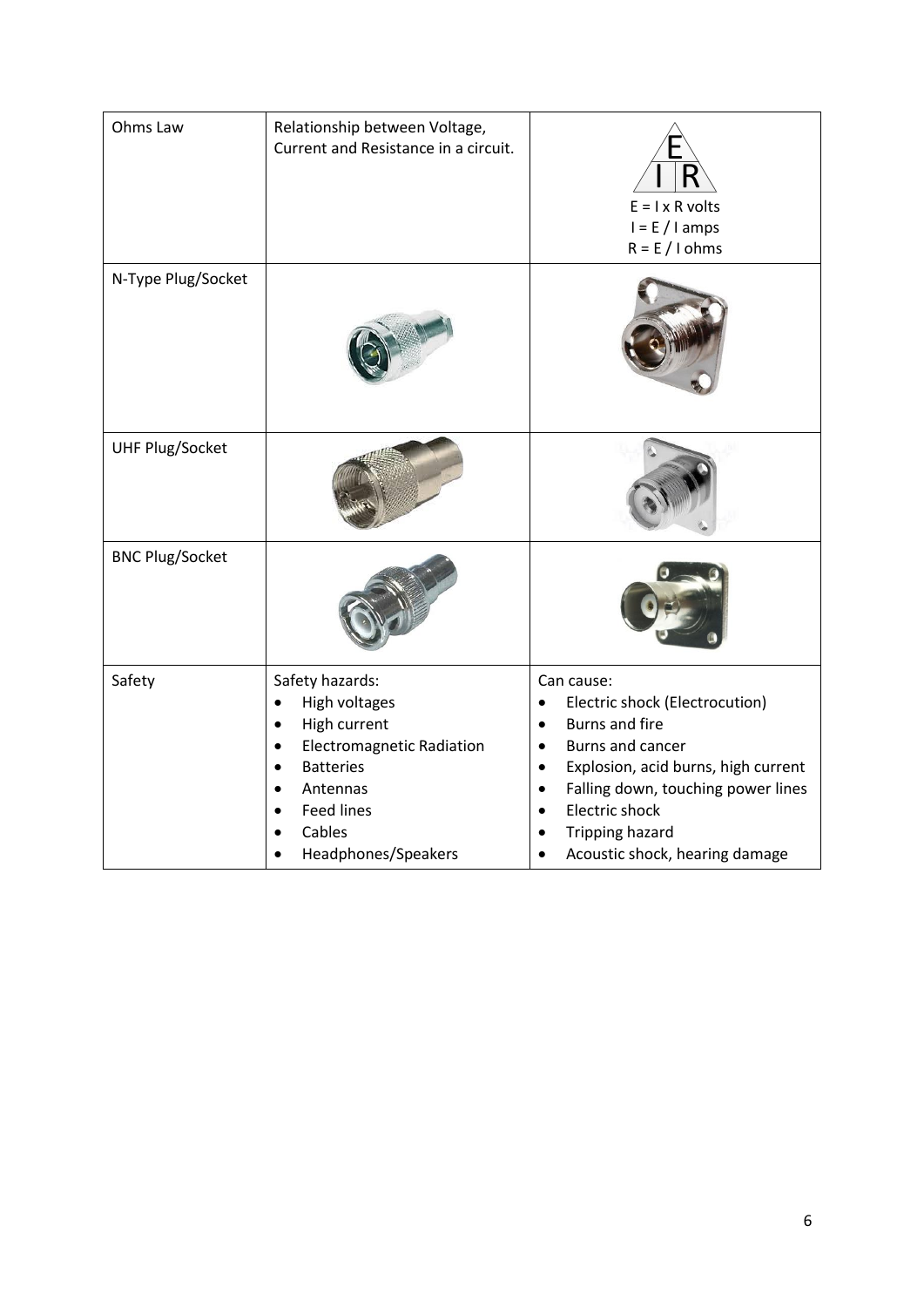